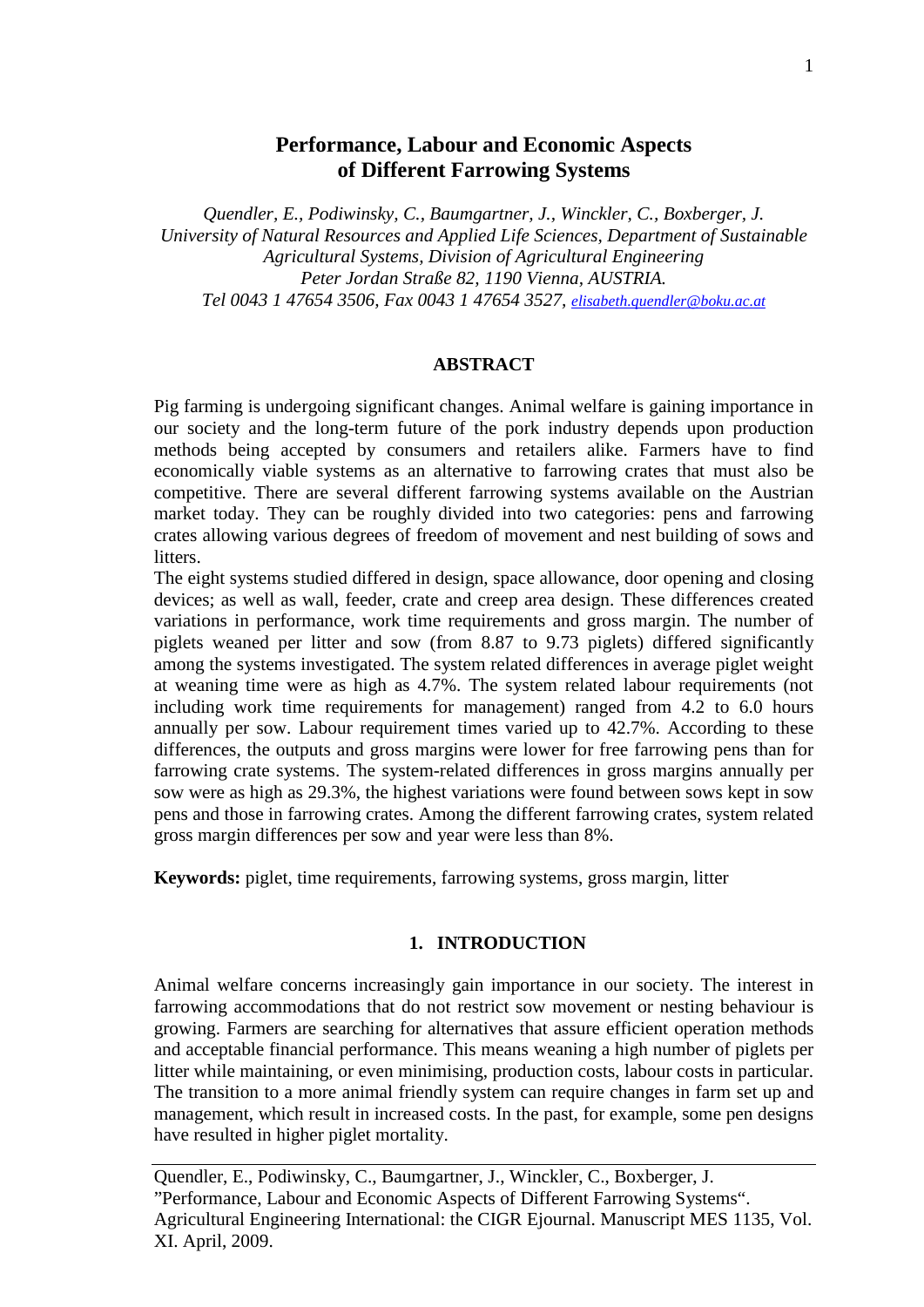Recently, several farrowing crate and pen systems with more or less animal friendly designs have become available on the Austrian market. Eight of them have been chosen for evaluation in an interdisciplinary study.

The farrowing crates aim to make management as easy as possible. This is achieved by using a crate to control sow movement, which reduces the risk of crushing piglets and protects the stockperson from sow aggression. The pens give sows more freedom, allowing them to turn around and also express a higher level of maternal behaviour (Taylor et al. 2006).

Differences in housing design affect not only labour time requirements, but also sow and piglet performance and therefore profit. In order to identify these differences, similar environmental conditions and data collection methods are necessary to ensure a high degree of accuracy. This accuracy enables objective comparison and therefore results that can be applied to improving ecological and economic innovation potential and hence existing techniques. These demands require precise measurement and documentation, for example using digitally based methods.

## **2. MATERIAL AND METHODS**

Performance, labour time requirements and the economic aspects of eight different pen systems, three farrowing pens and five farrowing cates, were investigated on a largescale piglet farm in Austria, as part of a project subsidized by the Austrian Federal Ministry of Agriculture, Forestry, Environment and Water Management.





The stables held around 600 sows and were equipped with eleven rows of ten different farrowing accommodations. In the farrowing unit, the work processes, climate and birth control were optimised for keeping sows in farrowing crates. The management (strategic and leading tasks) and operative work (manual tasks of the piglet unit) in the stable was done by five persons; one worked full-time, the others part time and non-stop during carrying out of special tasks. This used work concept minimised labour costs.

To determine litter performance variation, the performance data of each sow during the birth and suckling phase was collected with software developed specifically for the collection and analysis of sow reproduction data. The relevant per sow parameters were

Quendler, E., Podiwinsky, C., Baumgartner, J., Winckler, C., Boxberger, J. "Performance, Labour and Economic Aspects of Different Farrowing Systems". Agricultural Engineering International: the CIGR Ejournal. Manuscript MES 1135, Vol. XI. April, 2009.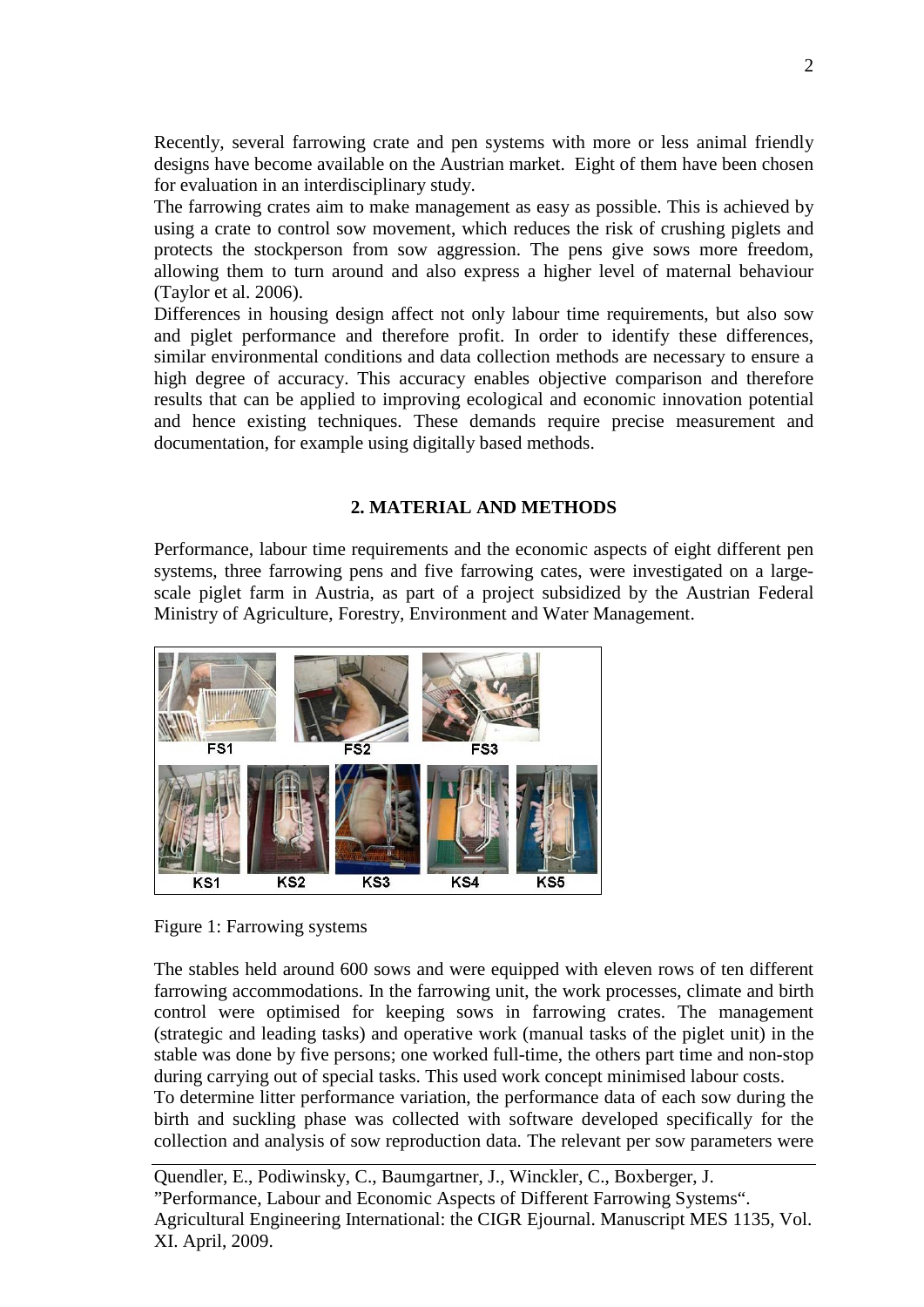litters per year, percentage of sows replaced annually and the number and weight of birthed, piglet losses and weaned piglets related to each farrowing accommodation.

The performance of around 600 sows was recorded over 17 months. System effects on the number of piglets per litter, the weight of piglets weaned and piglet losses were evaluated using data from the 1,436 litters born into the eight investigated systems.

In order to objectively measure the system related time requirements and identify differences, the system related work processes were broken down into small, measurable episodes, or work elements. Measurements of these work elements were repeated to gain representative standard times usable for planning purposes (Schick 2005). For gaining time requirements of tasks, standard times of relevant elements were multiplied by their frequencies and summed up (Quendler et al. 2008).

Physical and monetary data regarding variable costs and output per sow and system were collected for gross margin calculations. The measured time requirements and collected performance data were pooled in SAS for statistical analysis. The differences in system related performance were tested by GLM (Generalized Linear Model) and GENMOD (Generalized Model) models. The GLM model was used for continuous data, work times (element related) and weight of piglets. The GENMOD was used for categorical data litter size at weaning and the piglet losses in percentage.

### **3. RESULTS AND DISCUSSION**

The different designs of the five farrowing crates and three sow pens in this study influenced litter performance (piglet mortality, litter size, body weight at weaning), work time requirements and, consequently, gross margin results.

#### **3.1 Performance Variation**

On average, each sow bore 2.23 litters and weaned 2.17 litters per year. Around 44 % of the sow stock was replaced each year. The medium group of the Austrian and Saxon large-scale farms obtained similar results (Gerner et al. 2007; Mewes 2006).

System type, sow group, litter number class, management, litter size, piglet weight after birth and genotype of the sow had significant impacts on the system related number of piglets weaned and piglet mortality. The GLM model used was adjusted to allow for these factors.

Piglet weight, measured using the GENMOD model, was significantly affected by system type, sow group, parity number, litter size, piglet weight after birth and suckling days. The data on the reproductive performance parameters in the different systems, sow pens and farrowing crates, are presented in table 1.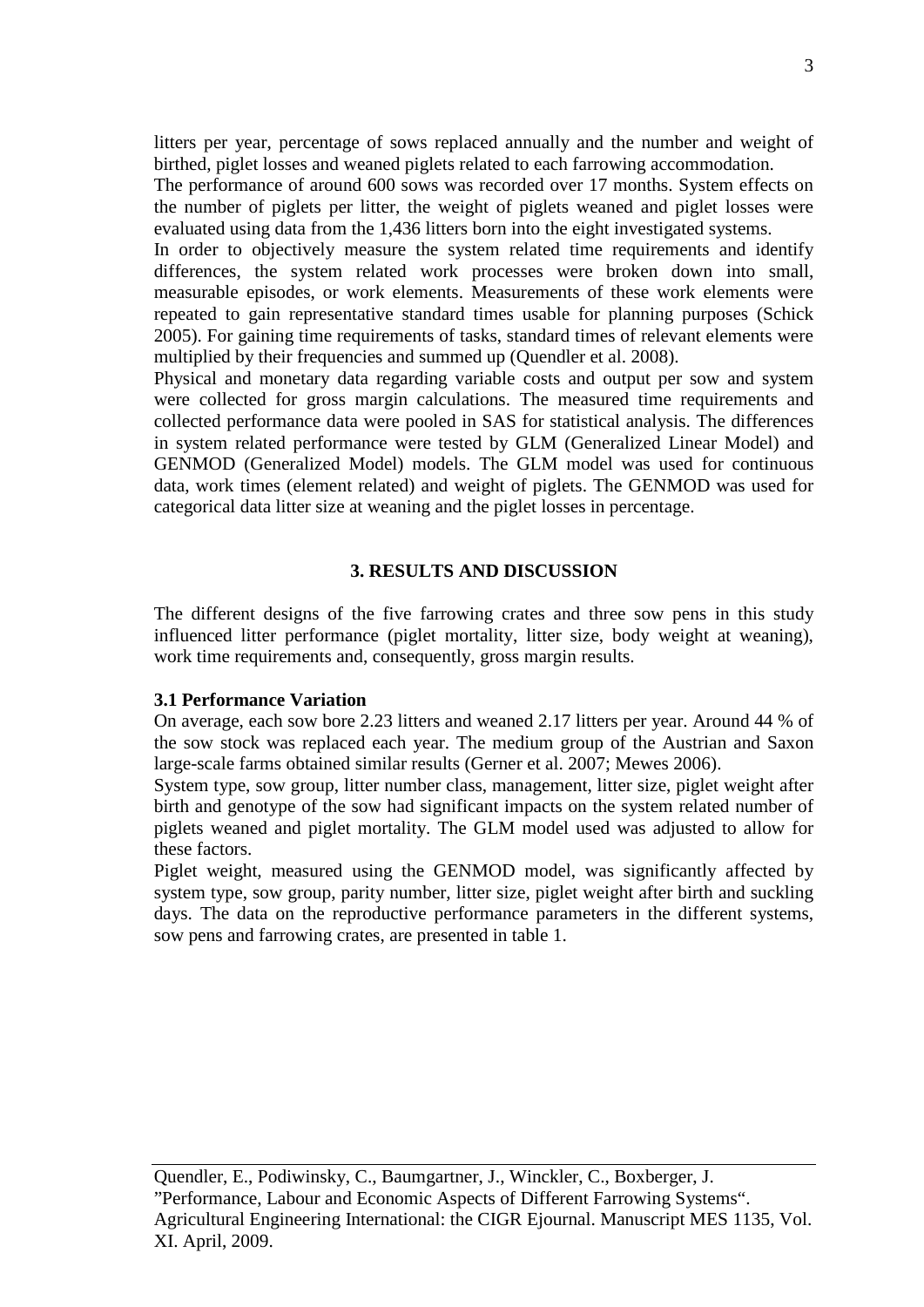|                 | <b>Piglets weaned</b> | <b>Weight weaned</b> | <b>Piglet losses</b> |
|-----------------|-----------------------|----------------------|----------------------|
| <b>System</b>   | per litter            | per piglet           | in percent           |
| FS1             | 8.87 a                | $6.08$ ab            | 23.12 a              |
| FS <sub>2</sub> | $9.05$ ac             | 6.26a                | 20.96 ac             |
| FS3             | 9.29a                 | 6.10ab               | 19.09 ab             |
| KS1             | 9.68 <sub>b</sub>     | $6.08$ ab            | 15.75 b              |
| KS <sub>2</sub> | 9.43 bc               | 6.10ab               | 17.91 bc             |
| KS3             | 9.56 <sub>b</sub>     | 5.98 b               | 16.10 <sub>b</sub>   |
| KS4             | 9.62 b                | $6.09$ ab            | 15.54 b              |
| KS5             | 9.73 <sub>b</sub>     | $6.04$ ab            | 18.83 b              |

| Table 1: System related piglets weaned per litter, weaned piglet weight, and percentage |  |  |
|-----------------------------------------------------------------------------------------|--|--|
| of piglet losses for $1.384$ litters $(2005-007)$                                       |  |  |

The number of piglets per litter was partly significantly affected by the holding system. The number of piglets per litter ranged from 8.87 to 9.73 piglets, a difference of up to 0.86 piglets. The lowest number of piglets weaned per litter and sow was found in the sow pens, especially in the structured FS1. Significant differences regarding litter size consisted between the two sow pens FS1, FS2 and the five farrowing crates. In the sow pen FS2, sows achieved a litter performance similar to that of the farrowing crate with the poorest litter size weaned, the KS2. There were no significant differences in the number of piglets weaned per litter for the five different farrowing crates, differences being up to 0.3 piglets weaned per litter. Different results were obtained at Swiss farms, where the same litter sizes at weaning were achieved in both sow pens and farrowing crates. In both farrowing systems 9.6 piglets per litter and sow were weaned, independent of the farrowing system (Weber 2007). The litter sizes of Austrian working team farms producing piglets mainly in farrowing crates were 8.9 to 10.5 piglets weaned per litter (Gerner et al. 2007).

For piglet weight, differences of up to 0.28 kilograms per piglet were found. Piglets in the sow pen FS3 and the farrowing crate KS5 achieved the maximum difference, this also being the only significant one. Johansen et al. (2004) identified the most important risk factors as being low piglet birth weight, arthritis, diarrhoea, other infections, forelimb-skin abrasions on a piglet, weak pasterns of sows on concrete slats, poor milking of the sow, low birth weight and gender; and not farrowing system construction differences.

Piglet losses per litter were relatively high on this farm, varying between 15.5% and 23.1% per sow and litter. There were significant differences in piglet losses per litter for sows in the structured sow pen FS1, up to 8.84%, or 0.86 piglets. Sow had partly significant higher piglet losses in the sow pens FS2 and FS3 over the farrowing crate systems. Within the farrowing crate systems there were no significant differences in piglet loss per sow and litter.

Usually, losses are lower than 15%. For example, the piglet losses of Austrian working team farms were 10.9% to 13.1% per litter and sow (Gerner et al. 2007). The assumed reasons for higher losses on the trial farm include the high frequentation of the farrowing unit by pupils, lecturers and students, and low labour input.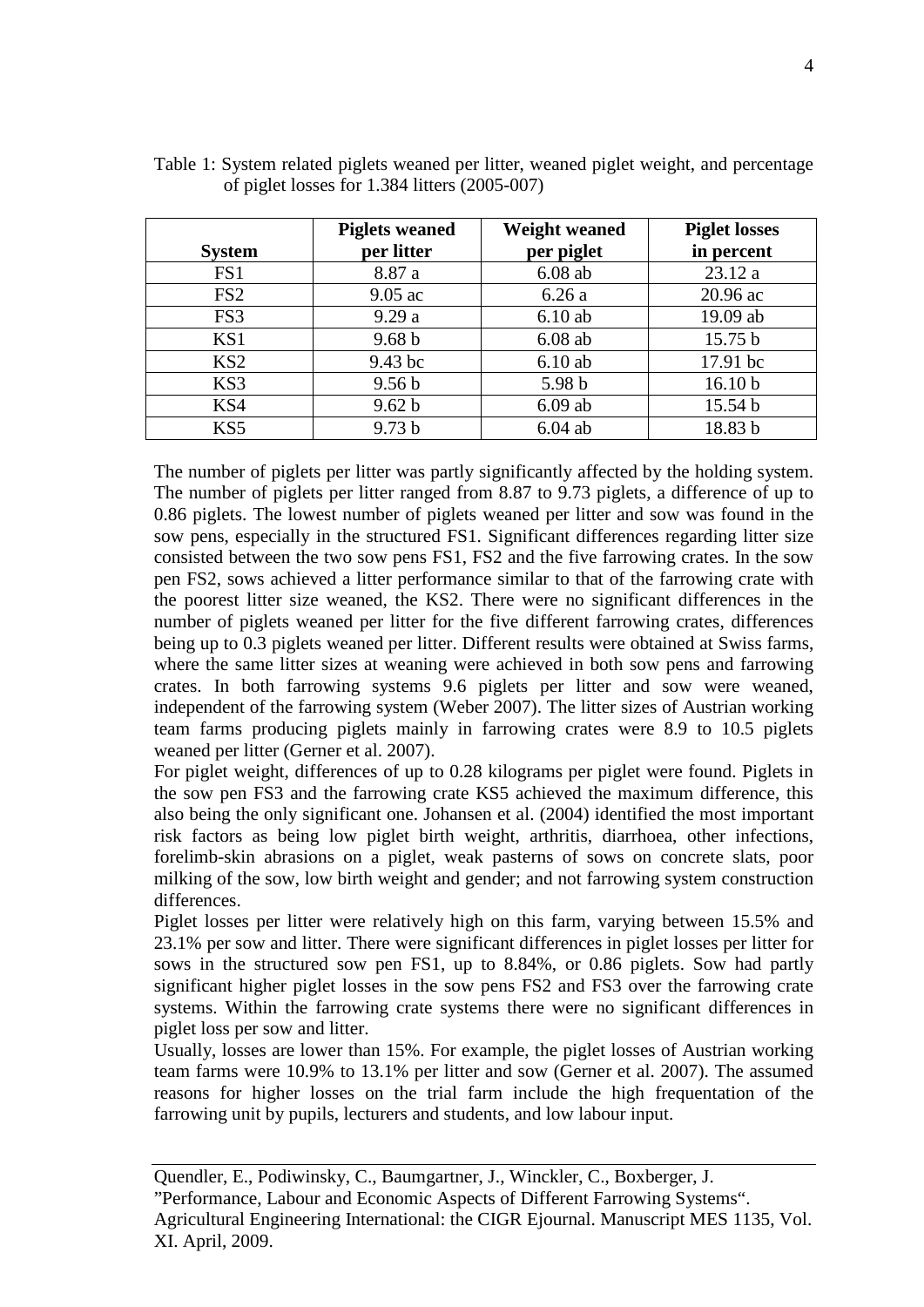Weber (2007) determined piglet losses of 12.1% per litter on surveyed Swiss farms and no significant piglet loss differences between sow pens and farrowing crates, although there were significant differences between the various causes of loss. The number of crushed piglets in sow pens was 1.1% higher than in farrowing crates (Weber 2007), but in the farrowing crates piglet mortality in crates was mainly due to runts (Weber et al. 1996).

## **3.2 Work load time variation**

Routine tasks, such as feeding and mucking, handling litter and health checks, occurred almost daily. Work tasks responsible for significant time differences in routine work were the cleaning of troughs and pens, opening and closing of doors and supplying of rooting material to the creep area.

The total of all routine work tasks for one sow pen or farrowing crate area caused system related time requirements of 3.23 to 16.9 minutes per sow and cycle (table 2).

| <b>System</b>   | FS <sub>1</sub> | FS 2         | FS <sub>3</sub> | KS <sub>1</sub> | KS <sub>2</sub> | KS <sub>3</sub> | KS <sub>4</sub> | $KS$ 5 |
|-----------------|-----------------|--------------|-----------------|-----------------|-----------------|-----------------|-----------------|--------|
| Routine task    | 16.9            |              | 3.90            | 3.28            | 3.23            | 3.36            |                 | 3.38   |
| Special task    | 33.6            | 29.5         | 28.9            | 30.7            | 26.1            | 38.5            | 28.1            | 33.4   |
| Monitoring task | 12.6            |              | 9.05            | .06             | 8.50            |                 | 4.94            | 7.25   |
| Total task      | 63.             | $\Delta$ 3 2 | 41.9            | 41.0            | 37.8            | 49.3            | 36.4            | 44.0   |

Table 2: System and task related time requirements per unit and cycle

The highest requirements were for the structured sow pen. The differences between the other sow pens and farrowing crates were minor; variation was up to 21%. Overall, 1.97 to 2.95 working hours per sow and year were needed for system related routine work tasks (table 3).

|  | Table 3: System and task related time requirements per sow and year |  |  |
|--|---------------------------------------------------------------------|--|--|
|  |                                                                     |  |  |

| <b>System</b>          | FS1  | FS2  | FS3  | KS1      | KS2  | KS3  | KS4  | KS5  |
|------------------------|------|------|------|----------|------|------|------|------|
| Routine task           | 2.95 | 2.06 | 2.27 | .97      | .98  | 1.98 | 1.98 | L.99 |
| Special task           | 2.38 | 2.06 | 1.96 | .86      | .85  | 2.18 | l.88 | 2.05 |
| <b>Monitoring task</b> | 0.66 | 0.54 | 0.48 | $0.40\,$ | 0.52 | 0.42 | 0.33 | 0.42 |
| Total task             | 5.99 | 4.66 | 4.71 | 4.24     | 4.35 | 4.58 | 4.20 | 4.47 |

Special tasks are tasks that are done once or only few times during a birth and suckling cycle. The special tasks for the sow that caused system related differences in time requirements were moving sows in and out of their stalls, medical care and birth assistance. Time differences were caused by door latching mechanisms, door and crate width, wall height, and fixation bar placement.

Special tasks for piglets included medical care, tail docking, teeth clipping, setting of ear tags and mycoplasma vaccination prior to weaning. The setting of ear tags and mycoplasma vaccination took place in the sow pen or farrowing crate and all other activities outside the pen. There were time differences between the sow pens and farrowing crates for the handling of piglets and entrapment tasks. This was due to the different entering, exiting and catching behaviours caused by system design.

Quendler, E., Podiwinsky, C., Baumgartner, J., Winckler, C., Boxberger, J. "Performance, Labour and Economic Aspects of Different Farrowing Systems". Agricultural Engineering International: the CIGR Ejournal. Manuscript MES 1135, Vol. XI. April, 2009.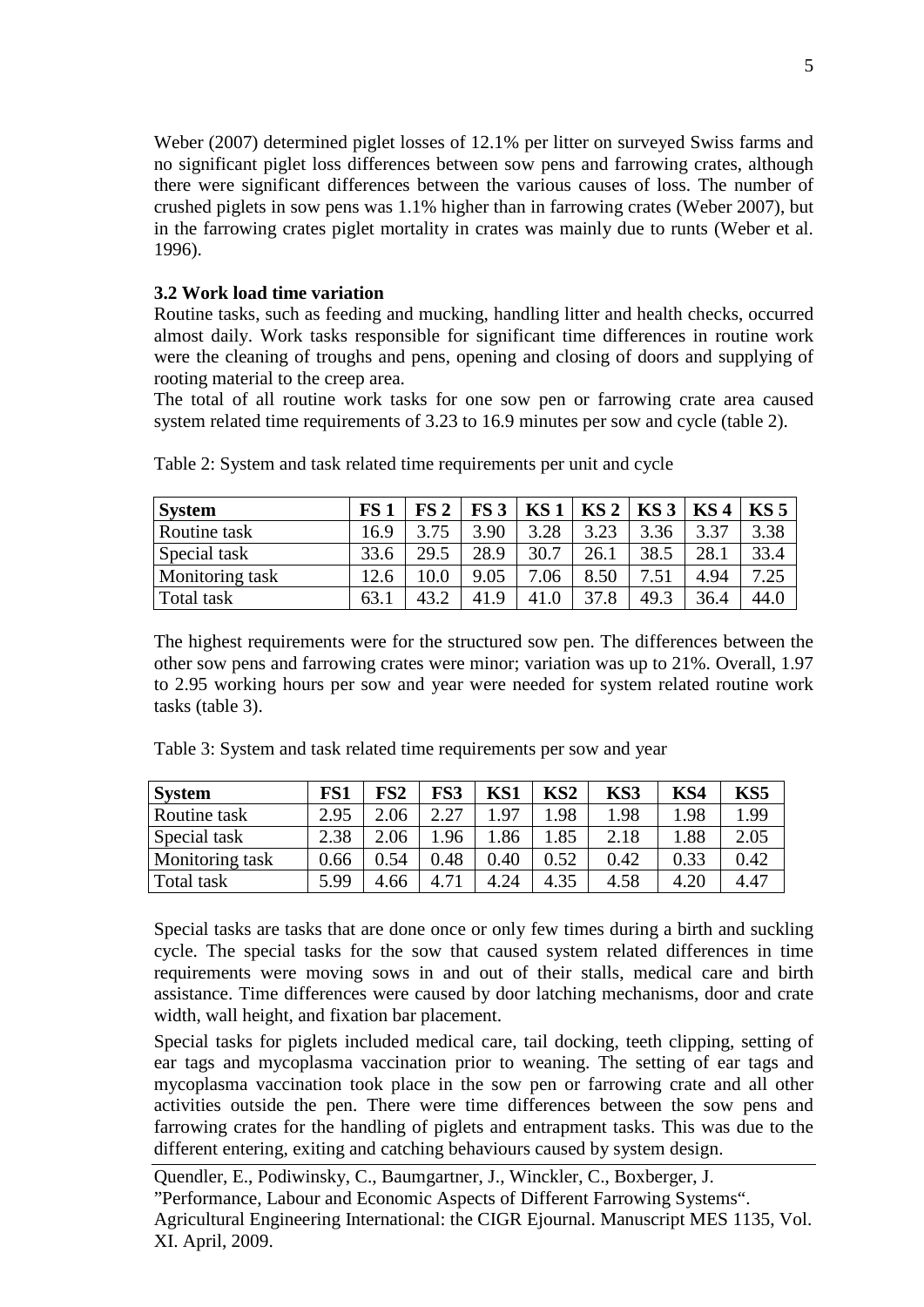Special tasks for the sow pens and farrowing crates were sweeping, washing and disinfection. Their time requirements were influenced by system size, material and design.

The total time requirements for special tasks in and around sow pens and farrowing crates were 26.1 to 33.6 minutes per sow and cycle. The differences varied only marginally since most main special tasks were executed independently of sow pen and farrowing crate design. The system related time requirement of the special tasks per sow and year differed from between 1.85 and 2.38 working hours per year. The highest time requirement was for the structured sow pen and the farrowing crate KS3, which caused extremely high washing expenses in comparison to the others.

Monitoring tasks included feeding and daily health checks, some routine task elements, farrowing checks during the birth phase, some special task elements. Monitoring tasks restricted to the pen area required 4.9 to 12.6 minutes per sow and cycle. Time requirements were higher for the sow pens FS1, FS2 and FS3 and lower for the farrowing crates, which varied up to 8.5 minutes per sow. The total monitoring work per sow and year was between 0.33 and 0.66 working hours per sow, system and year, a 100% variation.

The total system related work time requirements which included the unit related manual work and excluded management tasks (training workers, book keeping, selling, …) were 4.2 to 5.99 working hours annually per sow (table 2). The highest time requirements were for the structured sow pen. Time differences between sow pens were as high as 22.3%. There were minor differences in work time requirements between non-structured sow pens and farrowing crates as well as within them. The maximum work time variation between sow pens and farrowing crates was 42.7%. The work time required during group housing in the dry and pregnant periods accounted for 1.54 hours annually per sow. Overall, these are low time requirements. Reasons were the efficient operations, quality equipment and large stock size.

The requirements of small scale piglet farms were mostly much higher, expressed by the figures of Austrian planning data and other European studies.

| <b>Country (author)</b>                                   | Hours/sow/year |
|-----------------------------------------------------------|----------------|
| Austria (Bundesministerium für Land- und Forstwirtschaft, |                |
| Umwelt- und Wasserwirtschaft 2004)                        | $16.4*$        |
| Upper Austria (Blumauer 2004)                             | 18.1           |
| Austria (Handler et al. 2006)                             | 34.4           |
| Switzerland (Riegel et al. 2006)                          | $23.6 - 39.2$  |
| Bavaria (Haidn 1992)                                      | $6*$ to 37     |

Table 4: Work time requirements on farms per sow and year in Western Europe (with and without piglet breeding\*)

The work time requirement annually per sow (not including piglet breeding) of Austrian planning data for the similar operation technology was up to 3.9 times higher (Bundesministerium für Land- und Forstwirtschaft, Umwelt- und Wasserwirtschaft 2004). Extremer differences were expressed by a comparison with the data of the other studies that investigated mainly the requirements in small scale piglet farming which

Quendler, E., Podiwinsky, C., Baumgartner, J., Winckler, C., Boxberger, J. "Performance, Labour and Economic Aspects of Different Farrowing Systems". Agricultural Engineering International: the CIGR Ejournal. Manuscript MES 1135, Vol. XI. April, 2009.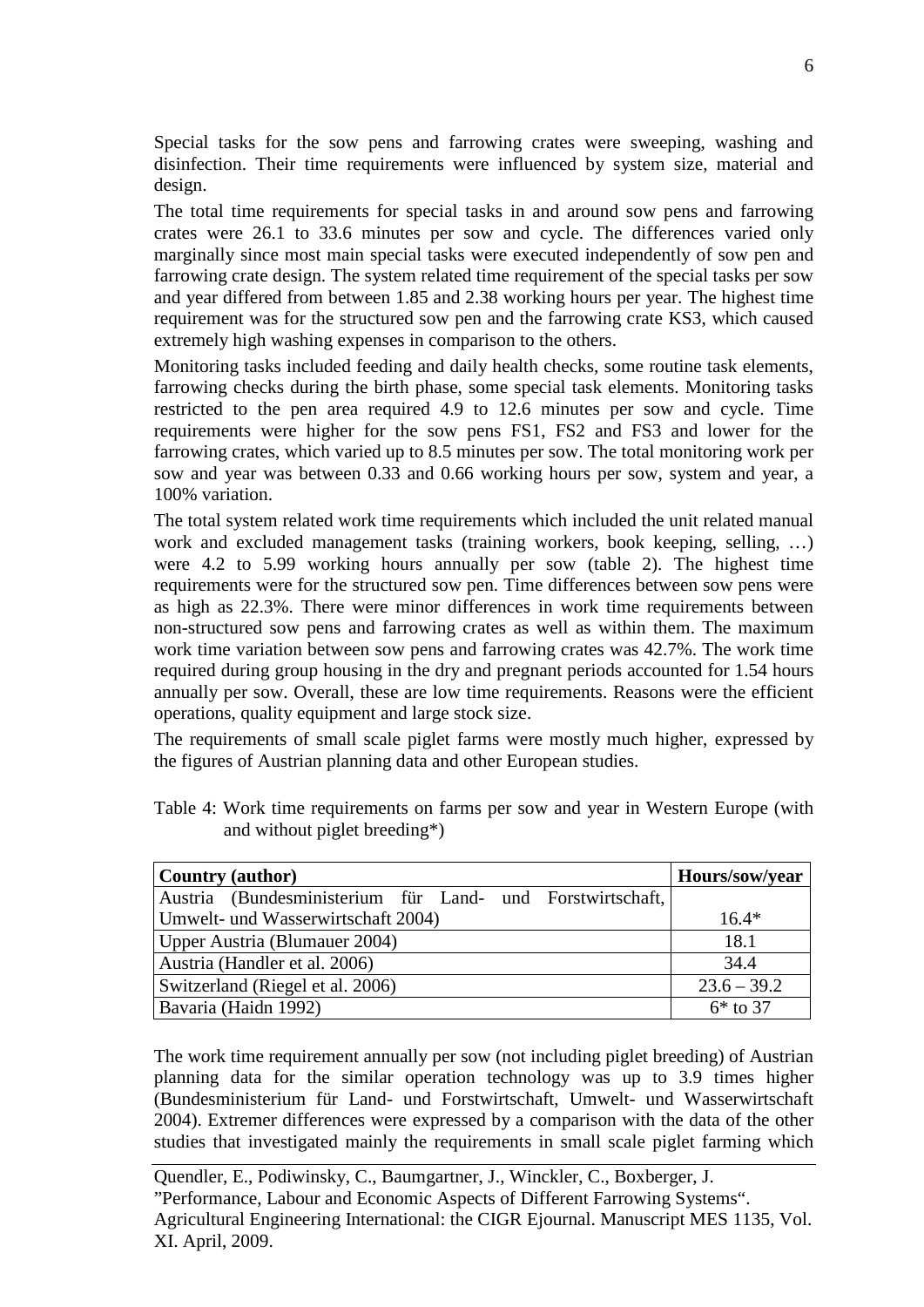included piglet breeding. The time requirements differed extremely depending on the operation and stock size (table 4).

### **3.3 Differences in economic results**

Generally, annual output per sow depends on the price per kilogram for piglets, piglet weight at weaning, number of piglets per litter, annual litters per sow, proportion of sows replaced and the per piglet refund for mycoplasma vaccinations. The system related annual average output per sow varied between 960 EUR and 1.039 EUR for the different systems examined during the research time. The average gross price per piglet during this period was 7.19 EUR per kilogram, 4.1% higher than the average price for the three-year period 2003 to 2007. The main reasons for the system related output differences were variation in piglet number and weight, as highlighted above. The output for the piglets differed by as much as 8.32% per sow, system and year. The lowest overall outputs were achieved by sows housed in sow pens. Output differences of up to 41.7 EUR per piglet were found between the different sow pen systems. The farrowing crate KS1 achieved the highest output. The difference to the lowest output (FS1), was 76.4 EUR, or nearly two piglets. Differences of up to 26.6 EUR were found between farrowing crate systems.

The annual direct costs per sow consisted of replacement, feed, veterinary care and medication, insemination, contributions, energy costs and miscellaneous costs for water, straw, cleaning, disinfectant and marking material. Major costs were replacement, feed, veterinary care and medication, which made up more than 75% of the total direct costs and varied between 551 EUR and 559 EUR annually per sow. The differences between the investigated systems were marginal and caused by variations in feed, medicine and contribution costs due to the number of piglets per litter and piglet weight. Similar direct costs were verified by the Saxon large scale farms (Mewes 2007).

Other annual variable costs per sow were for machines and allocable labour costs. Machinery costs were 26.6 EUR annually per sow. Allocable labour costs differed between 44.9 EUR and 64 EUR annually per sow, caused by the identified system related differences in labour time requirements. Overall, labour costs were relatively low due to efficient and extensive work operations supported by synchronisation of group farrowing, medical induction of labour and part time labour. The work time requirements, including management work times, accrued costs of at least 78.8 EUR for the minimum of 10 hours annually per sow on Saxon farms (Klemm et al. 2004).

The system related gross margins, calculated by subtraction of direct and other variable costs from the output, were 318 EUR to 412 EUR annually per sow, or 16.5 to 19.6 EUR per piglet sold. The gross margin differences between sows kept in the different systems investigated were as high as 29.3% (table 5)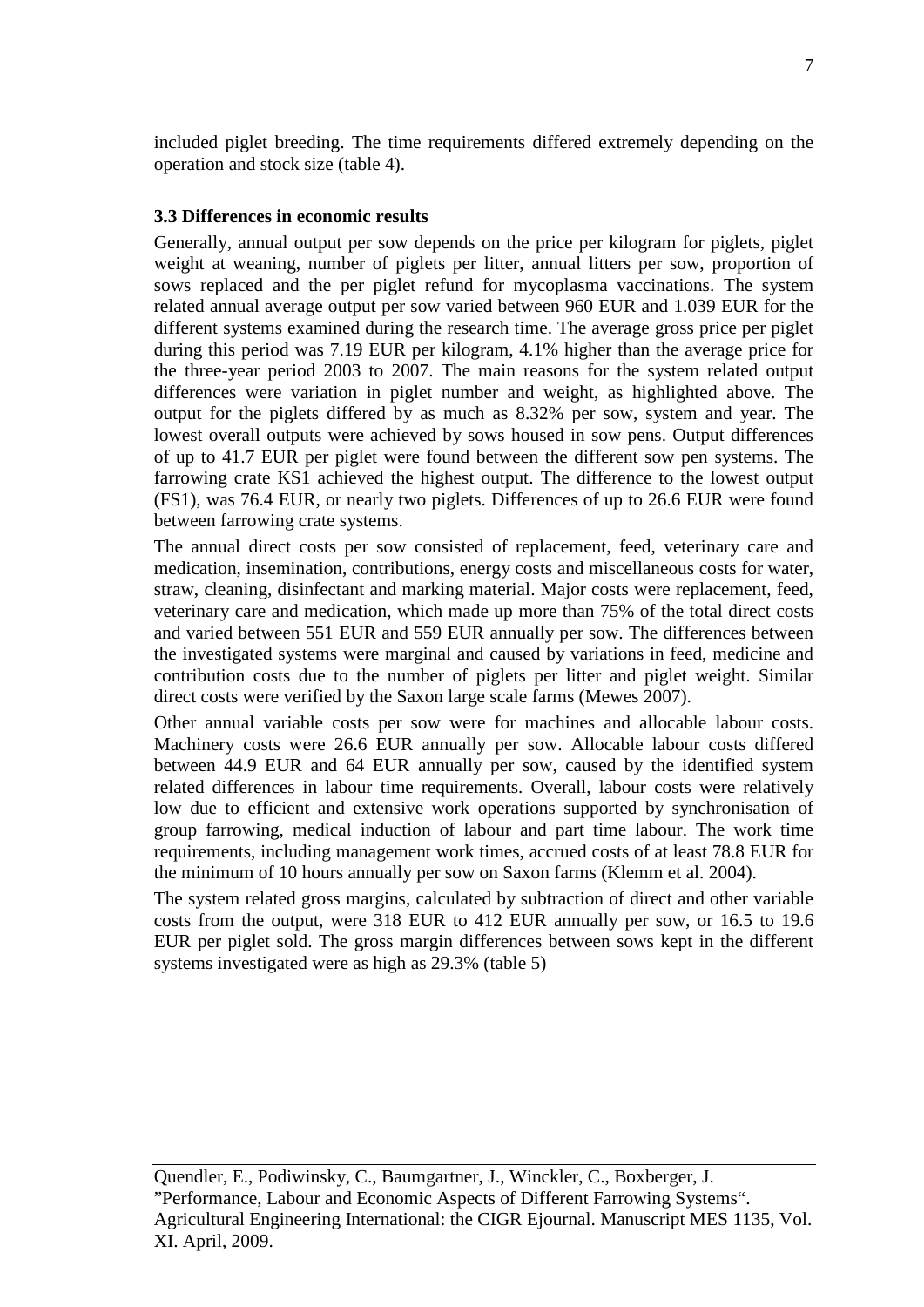| <b>Systems</b>                                                                        | FS1     | FS2    | FS3    | KS1  | KS <sub>2</sub> | KS3           | KS4  | KS5    |
|---------------------------------------------------------------------------------------|---------|--------|--------|------|-----------------|---------------|------|--------|
| Gross margin/sow/year                                                                 | 318     | 375    | 377    | 412  | 391             | 382           | 404  | 403    |
| Gross margin/piglet sold                                                              | 16.5    | 19.1   | 18.7   | 19.6 | 19.1            | 18.4          | 19.4 | 19.1   |
| Gross margin differences<br>in percent /sow/year<br>(related to KS4, $(\Delta = 0)$ ) | $-29.3$ | $-9.7$ | $-9.3$ |      | $-5.4$          | $-7.7$ $-1.9$ |      | $-2.0$ |

Table 5: Annual gross margin per sow and per piglet sold, gross margin differences in percent by system

The highest differentiation was between sows kept in the structured sow pen and the most economic farrowing crate, the KS1. Gross margin differences between sow pens were as high as 20%. The gross margins for sows kept in the FS1 system were worse than in the other sow pens. Sows kept in sow pens FS2 and FS3 obtained similar gross margins, not much lower than the gross margins of sows kept in farrowing crates. The differences were under 10% and the gross margin per piglet sold was akin to that of piglets kept in farrowing crates. Differences within the farrowing crates varied up to 7.7%. Variations in gross margins were mainly caused by design effects responsible for differences in the number of piglets, in piglet weight and in work time requirements. These results imply, as Appleby (2005) mentioned, that higher animal welfare in pig production requires premium prices.

### **4. CONCLUSION**

Eight farrowing accommodations on the Austrian market, three sow pens and five farrowing crates, were evaluated for performance, work time requirements and financial efficacy. Their designs varied in space allowance, door opening and closing devices, walls, feeder, crate and creep area.

Design differences in the farrowing accommodations influenced litter performance, which had an impact on work time requirements and financial results. Significant differences were determined for litter size, piglet mortality and piglet weight, especially between the sow pens and the farrowing crates. The number of piglets per litter varied between 8.87 and 9.73 piglets. Cushing of piglets was highest in sow pens, especially in the structured one. The differences in piglet losses between the sow pens and farrowing crates were up to 8.84 % or 0.86 piglets per litter. The weight differences of up to 0.28 kilogram per piglet were rather low.

Sow pens had the highest time requirements for routine, special and monitoring tasks, in particular the structured sow pen, which had another manure removal system, litter, a non-perforated floor and more floor area. Within the sow pens and farrowing crate systems, work time variations were caused by the size of the farrowing accommodation, door latching mechanisms, floor and door material, door and crate widths, crate and feeder design, wall heights, position and design of the creeps and arrangements of the fixation bar. The system related total work time requirements (measured and calculated by the time element method), were 4.2 to 5.99 hours annually per sow. The maximum

Quendler, E., Podiwinsky, C., Baumgartner, J., Winckler, C., Boxberger, J. "Performance, Labour and Economic Aspects of Different Farrowing Systems". Agricultural Engineering International: the CIGR Ejournal. Manuscript MES 1135, Vol. XI. April, 2009.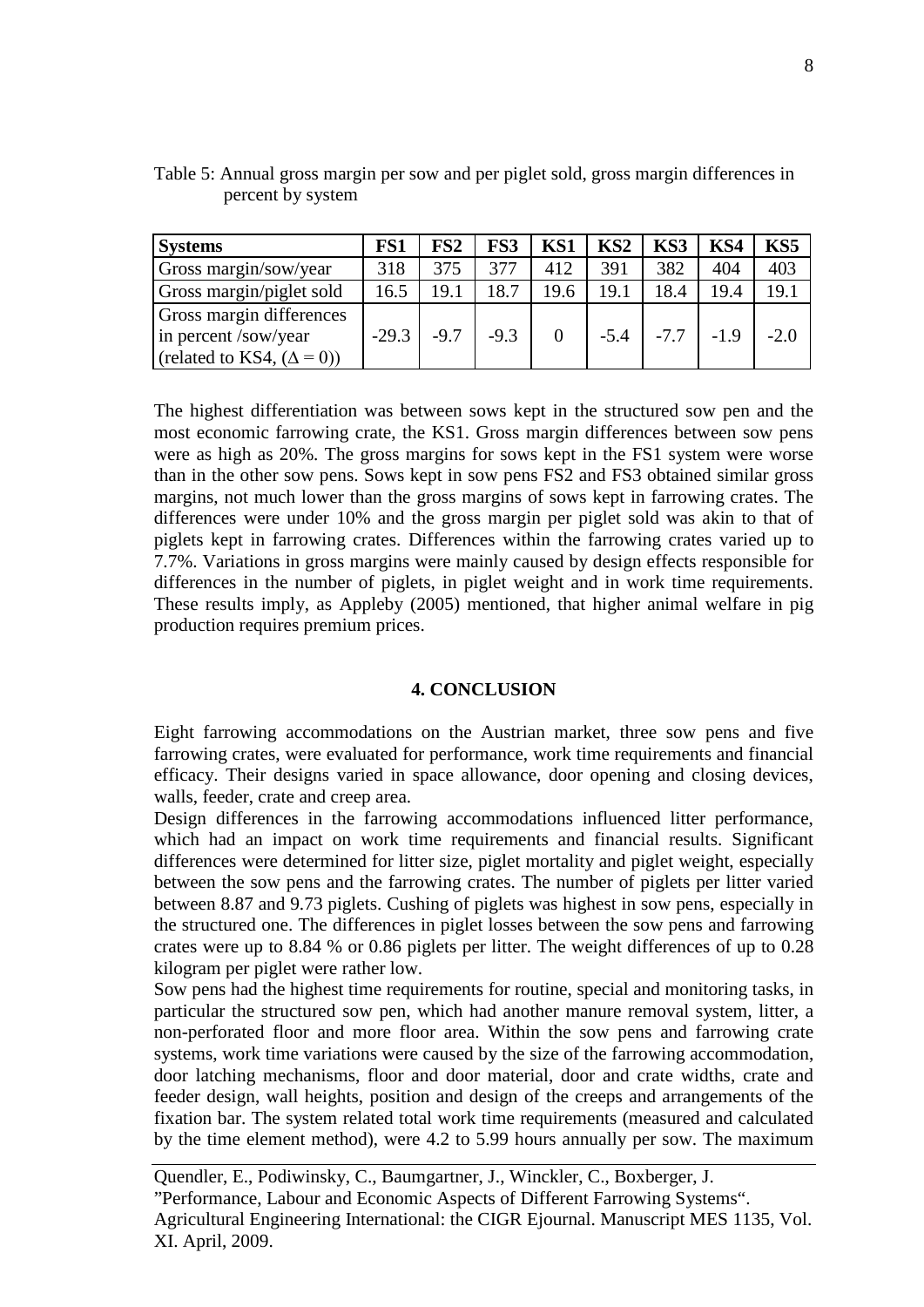differences existed between sow pens and farrowing crates, up to 42.7% annually per sow. The work time differences among the sow pens were as high as 22.3% and among farrowing crates less than 10%. This variation indicates an existing work transaction optimisation potential within both groups of systems.

The work time during group housing, in the dry and pregnant states, was 1.54 hours annually per sow. Overall, these are low time requirements for both units. Reasons were the efficient work operations, ensured by grouping of sows, large stock size and part time employees.

The output per sow or piglet varied with litter size and piglet weight. Among sow pens, the output difference was as high as one piglet per year; and between sow pens and farrowing crates the difference was nearly two piglets annually per sow. The system related differences in direct costs were marginal, to the highest being 1.34%. The other variable costs varied according to allocable labour costs, which are tied to the system related time requirements. The system related gross margins were from 318 EUR to 412 EUR annually per sow; or 16.5 to 19.5 EURO per piglet sold. There were remarkable gross margin differences of up to 29.5% for keeping sows in the investigated systems, caused by the above-mentioned design differences. Within the sow pens, gross margin differences of up to 20% were recorded; within the farrowing crates up to 7.7%. Differences in gross margin between the non-structured sow pen and farrowing crates were less than 10%.

These results imply that the sow pens recently available on the market cannot guarantee the same productivity and financial performance as farrowing crates. Short term alternatives to offer free movement and more space to animals are higher producer prices for animal friendly produced piglets, or government subsidies. There is a potential for optimisation and minimisation of the current considerably differences in performance and work load, which would better meet customer and farmer needs.

#### **5. REFERENCES**

Appleby, M. C. 2005. The relationship between food prices and animal welfare. *Journal of Animal Science* 83: 9-12.

Blumauer, E. 2004. Arbeitwirtschaftliche Situation in der oberösterreichischen Ferkelproduktion. In *14. Arbeitswissenschaftliches Seminar.* 65-74. FAT Tänikon, *Schweiz. 8. und 9. März.*

Bundesministerium für Land- und Forstwirtschaft, Umwelt und Wasserwirtschaft 2004. *Standarddeckungsbeiträge und Daten für die Betriebsberatung 2002/03, Konventionelle Produktion, Ausgabe Westösterreich*. Riegelnik. Wien. 180-182.

Gerner, M., Hagspiel, J., Mayer, J. Oberer, M., Schmied, R., Stinglmayr, H., Strasser, F. 2006. *Ferkelproduktion und Schweinemast 2006*. Ergebnisse und Konsequenzen der Betriebszweigauswertung in den Arbeitskreisen. Radinger. Print. Österreich, 16, 20.

Handler, F., Stadler, M., Blumauer, E. 2006. Standardarbeitszeitbedarf der österreichischen Landwirtschaft. *Report No. 48, HBLFA Francisco Josephinum*. Wieselburg. 61, 68.

Quendler, E., Podiwinsky, C., Baumgartner, J., Winckler, C., Boxberger, J. "Performance, Labour and Economic Aspects of Different Farrowing Systems". Agricultural Engineering International: the CIGR Ejournal. Manuscript MES 1135, Vol. XI. April, 2009.